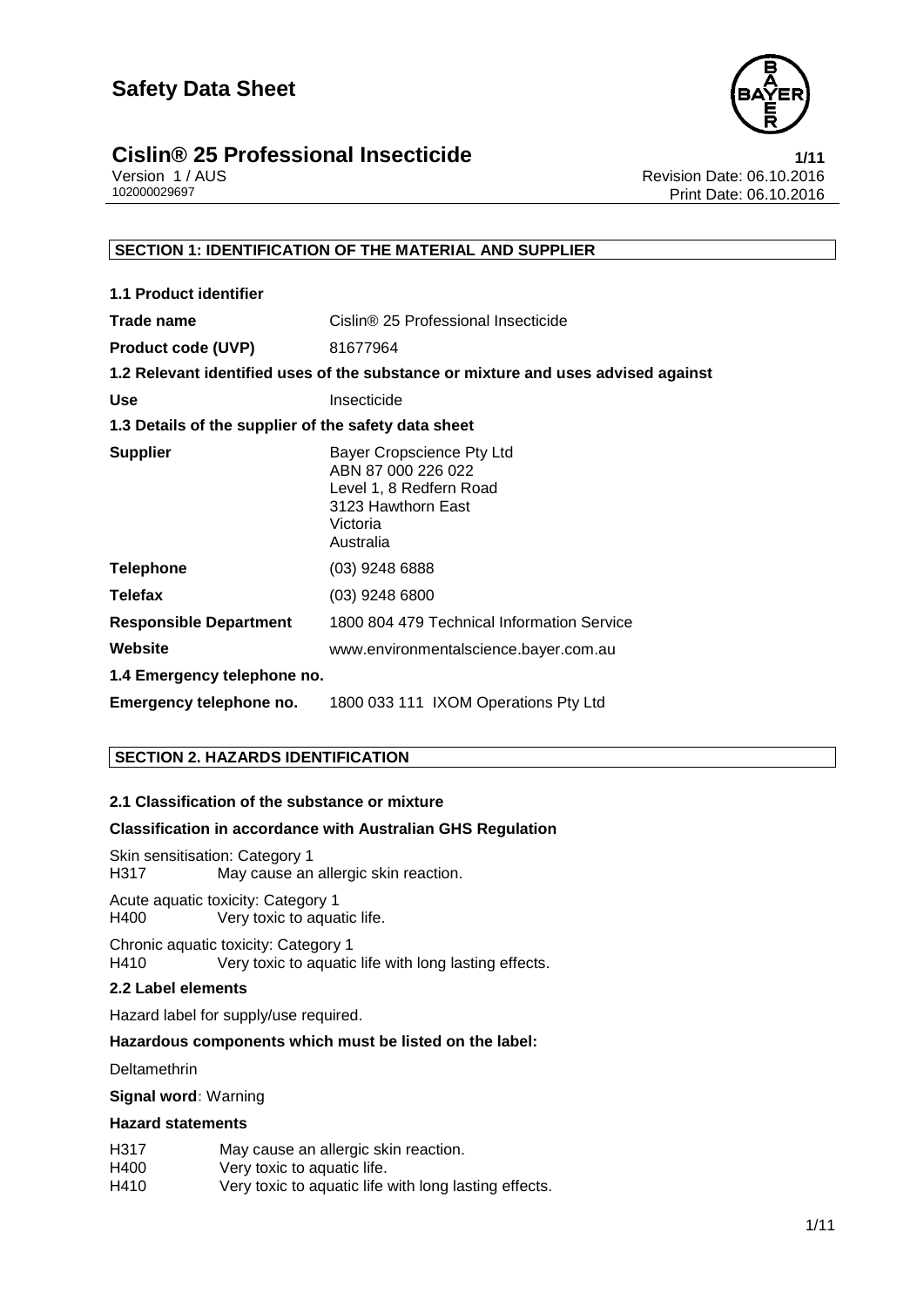

# **Cislin® 25 Professional Insecticide**<br>
Version 1/AUS **2/11**<br>
Revision Date: 06.10.2016

Version 1 / AUS<br>
102000029697<br>
Print Date: 06.10.2016 Print Date: 06.10.2016

### **Precautionary statements**

| P <sub>261</sub> | Avoid breathing mist.                                                  |
|------------------|------------------------------------------------------------------------|
| P <sub>272</sub> | Contaminated work clothing should not be allowed out of the workplace. |
| P <sub>280</sub> | Wear protective gloves.                                                |
|                  | P302 + P352 IF ON SKIN: Wash with plenty of water/soap.                |
| $P333 + P313$    | If skin irritation or rash occurs: Get medical advice/attention.       |
| P363             | Wash contaminated clothing before reuse.                               |
| P <sub>501</sub> | Dispose of contents/container in accordance with local regulation.     |
|                  |                                                                        |

# **2.3 Other hazards**

No other hazards known.

# **SECTION 3. COMPOSITION/INFORMATION ON INGREDIENTS**

## **Chemical nature**

Deltamethrin 25 g/l

Chemical nature Suspension concentrate (=flowable concentrate)(SC)

| l Chemical Name                               | CAS-No.    | Concentration [%] |
|-----------------------------------------------|------------|-------------------|
| Deltamethrin                                  | 52918-63-5 | 2.45              |
| Mixture of: 5-chloro-2-methyl-4-isothiazolin- | 55965-84-9 | $> 0.0015 - 1.00$ |
| 3-one and 2-methyl-4-isothiazolin-3-one       |            |                   |
| Other ingredients (non-hazardous) to 100%     |            |                   |

# **SECTION 4. FIRST AID MEASURES**

**If poisoning occurs, immediately contact a doctor or Poisons Information Centre (telephone 13 11 26), and follow the advice given. Show this Safety Data Sheet to the doctor.**

### **4.1 Description of first aid measures**

| <b>General advice</b> | Move out of dangerous area. Place and transport victim in stable<br>position (lying sideways). Remove contaminated clothing immediately<br>and dispose of safely.                                                                                                                                                                                                                                                                               |
|-----------------------|-------------------------------------------------------------------------------------------------------------------------------------------------------------------------------------------------------------------------------------------------------------------------------------------------------------------------------------------------------------------------------------------------------------------------------------------------|
| <b>Inhalation</b>     | Move to fresh air. Keep patient warm and at rest. Call a physician or<br>poison control center immediately.                                                                                                                                                                                                                                                                                                                                     |
| <b>Skin contact</b>   | Immediately wash with plenty of soap and water for at least 15<br>minutes. Warm water may increase the subjective severity of the<br>irritation/paresthesia. This is not a sign of systemic poisoning. In case<br>of skin irritation, application of oils or lotions containing vitamin E may<br>be considered. If symptoms persist, call a physician.                                                                                          |
| Eye contact           | Rinse immediately with plenty of water, also under the eyelids, for at<br>least 15 minutes. Remove contact lenses, if present, after the first 5<br>minutes, then continue rinsing eye. Warm water may increase the<br>subjective severity of the irritation/paresthesia. This is not a sign of<br>systemic poisoning. Apply soothing eye drops, if needed anaesthetic<br>eye drops. Get medical attention if irritation develops and persists. |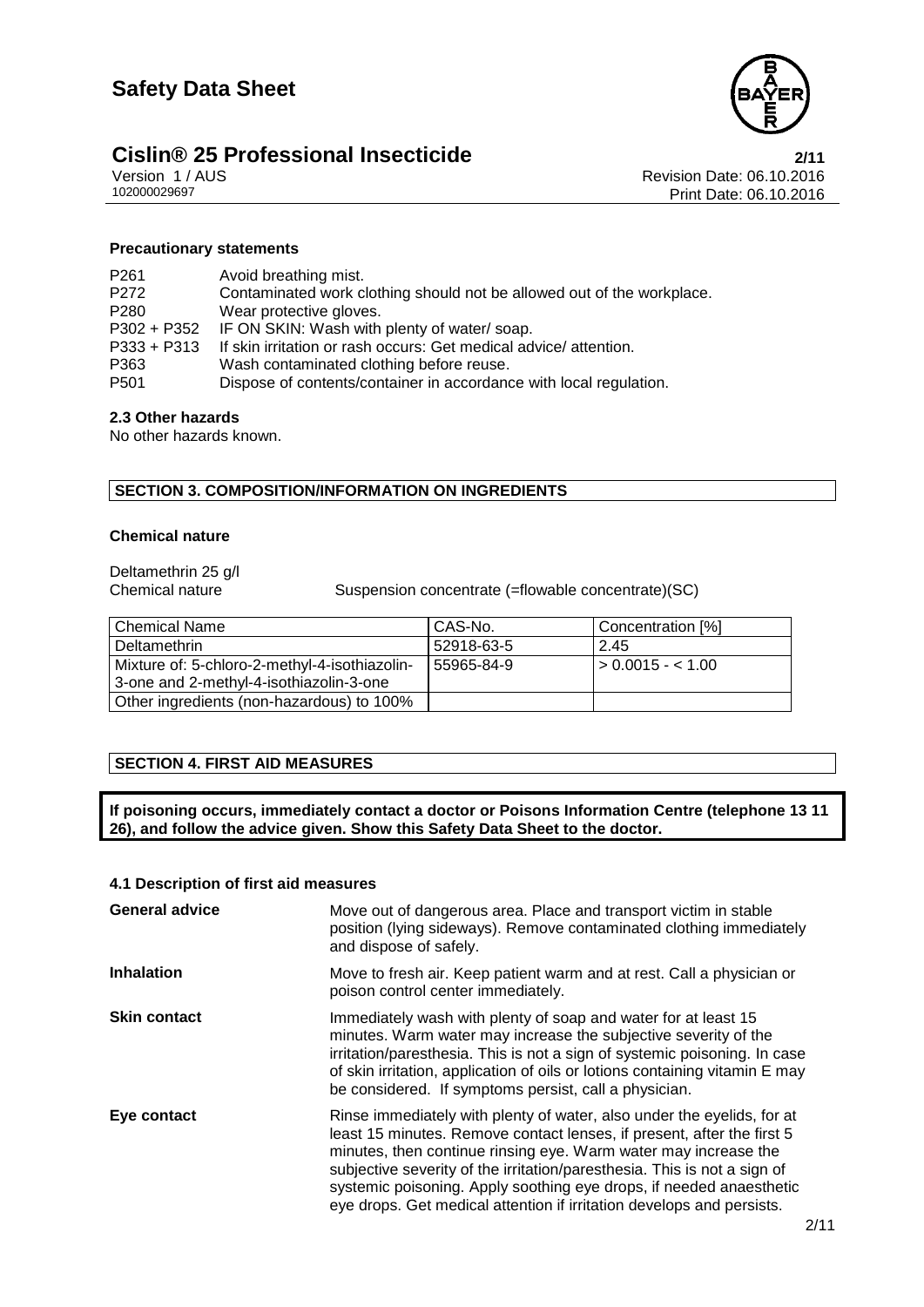# **Cislin® 25 Professional Insecticide**<br>Version 1/AUS<br>102000029697<br>Print Date: 06.10.2016





Revision Date: 06.10.2016 Print Date: 06.10.2016

| Ingestion                                                                      | Rinse out mouth and give water in small sips to drink. Do NOT induce<br>vomiting. Call a physician or poison control center immediately.                                                                                                                                                                                                                                                                                                                                                                                                                                                                                                                                                                                               |  |  |
|--------------------------------------------------------------------------------|----------------------------------------------------------------------------------------------------------------------------------------------------------------------------------------------------------------------------------------------------------------------------------------------------------------------------------------------------------------------------------------------------------------------------------------------------------------------------------------------------------------------------------------------------------------------------------------------------------------------------------------------------------------------------------------------------------------------------------------|--|--|
|                                                                                | 4.2 Most important symptoms and effects, both acute and delayed                                                                                                                                                                                                                                                                                                                                                                                                                                                                                                                                                                                                                                                                        |  |  |
| <b>Symptoms</b>                                                                | Local:, Skin and eye paraesthesia which may be severe, Usually<br>transient with resolution within 24 hours, Skin, eye and mucous<br>membrane irritation, Cough, Sneezing                                                                                                                                                                                                                                                                                                                                                                                                                                                                                                                                                              |  |  |
|                                                                                | Systemic:, discomfort in the chest, Tachycardia, Hypotension, Nausea,<br>Abdominal pain, Diarrhoea, Vomiting, Blurred vision, Headache,<br>anorexia, Somnolence, Coma, Convulsions, Tremors, Prostration,<br>Airway hyperreaction, Pulmonary oedema, Palpitation, Muscular<br>fasciculation, Apathy, Dizziness                                                                                                                                                                                                                                                                                                                                                                                                                         |  |  |
| 4.3 Indication of any immediate medical attention and special treatment needed |                                                                                                                                                                                                                                                                                                                                                                                                                                                                                                                                                                                                                                                                                                                                        |  |  |
| <b>Risks</b>                                                                   | This product contains a pyrethroid. Pyrethroid poisoning should not be<br>confused with carbamate or organophosphate poisoning.                                                                                                                                                                                                                                                                                                                                                                                                                                                                                                                                                                                                        |  |  |
| <b>Treatment</b>                                                               | Systemic treatment: Initial treatment: symptomatic. Monitor: respiratory<br>and cardiac functions. In case of ingestion gastric lavage should be<br>considered in cases of significant ingestions only within the first 2<br>hours. However, the application of activated charcoal and sodium<br>sulphate is always advisable. Keep respiratory tract clear. Oxygen or<br>artificial respiration if needed. In case of convulsions, a<br>benzodiazepine (e.g. diazepam) should be given according to standard<br>regimens. If not effective, phenobarbital may be used.<br>Contraindication: atropine. Contraindication: derivatives of adrenaline.<br>There is no specific antidote. Recovery is spontaneous and without<br>sequelae. |  |  |
|                                                                                | In case of skin irritation, application of oils or lotions containing vitamin<br>E may be considered.                                                                                                                                                                                                                                                                                                                                                                                                                                                                                                                                                                                                                                  |  |  |

# **SECTION 5. FIRE FIGHTING MEASURES**

| 5.1 Extinguishing media                                         |                                                                                                                                                                                                                           |
|-----------------------------------------------------------------|---------------------------------------------------------------------------------------------------------------------------------------------------------------------------------------------------------------------------|
| <b>Suitable</b>                                                 | Use water spray, alcohol-resistant foam, dry chemical or carbon<br>dioxide.                                                                                                                                               |
| Unsuitable                                                      | High volume water jet                                                                                                                                                                                                     |
| 5.2 Special hazards arising<br>from the substance or<br>mixture | Dangerous gases are evolved in the event of a fire.                                                                                                                                                                       |
| 5.3 Advice for firefighters                                     |                                                                                                                                                                                                                           |
| <b>Special protective</b><br>equipment for firefighters         | In the event of fire and/or explosion do not breathe fumes. In the event<br>of fire, wear self-contained breathing apparatus.                                                                                             |
| <b>Further information</b>                                      | Remove product from areas of fire, or otherwise cool containers with<br>water in order to avoid pressure being built up due to heat. Whenever<br>possible, contain fire-fighting water by diking area with sand or earth. |
| <b>Hazchem Code</b>                                             | $\cdot 3Z$                                                                                                                                                                                                                |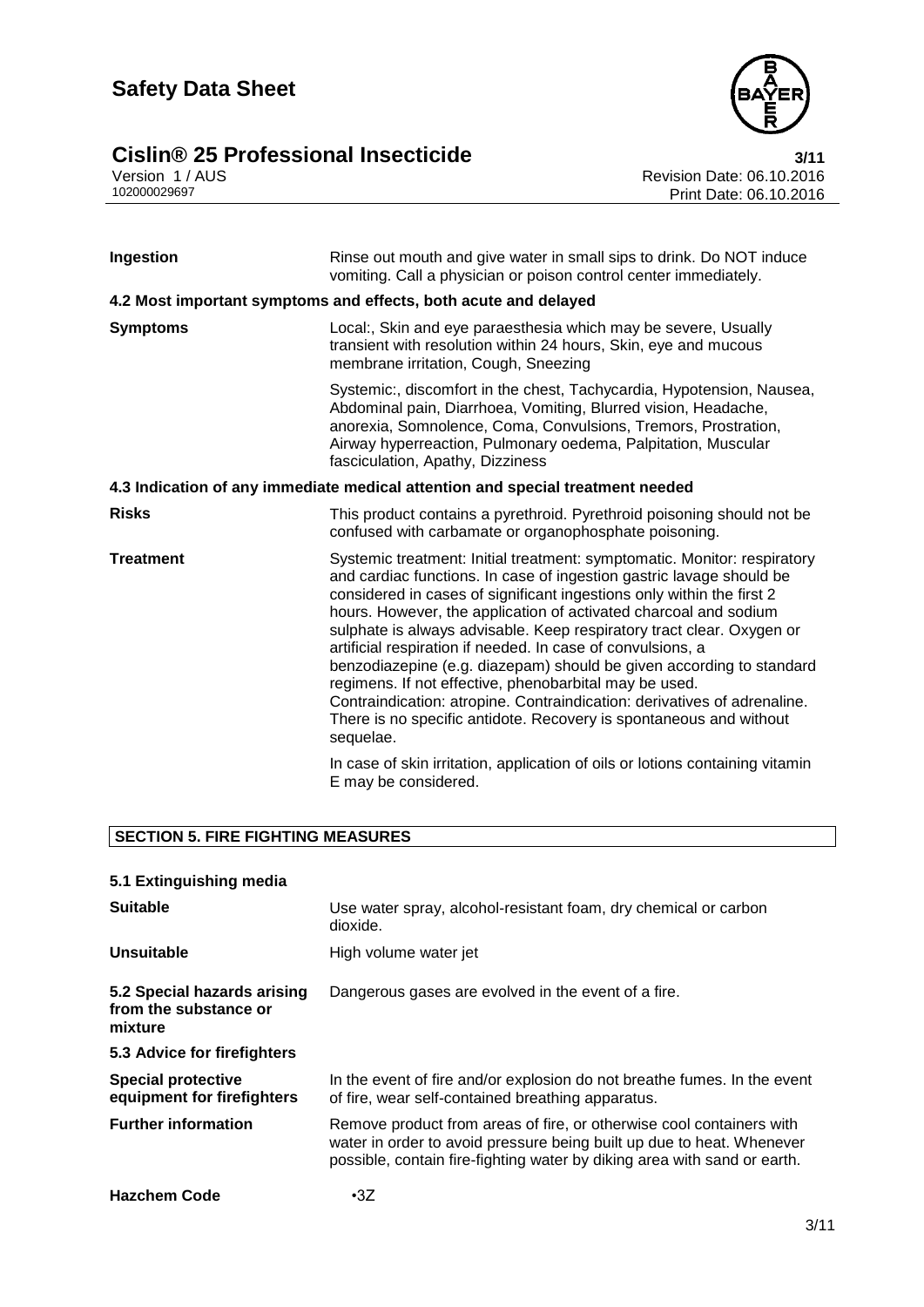

# **Cislin® 25 Professional Insecticide**<br>Version 1/AUS<br>102000029697 Print Date: 06.10.2016

Revision Date: 06.10.2016 Print Date: 06.10.2016

# **SECTION 6. ACCIDENTAL RELEASE MEASURES**

| 6.1 Personal precautions, protective equipment and emergency procedures |                                                                                                                                                                                                                                                                                                   |  |  |
|-------------------------------------------------------------------------|---------------------------------------------------------------------------------------------------------------------------------------------------------------------------------------------------------------------------------------------------------------------------------------------------|--|--|
| <b>Precautions</b>                                                      | Keep people away from and upwind of spill/leak. Avoid contact with<br>spilled product or contaminated surfaces. When dealing with a<br>spillage do not eat, drink or smoke. Use personal protective<br>equipment.                                                                                 |  |  |
| <b>6.2 Environmental</b><br>precautions                                 | Retain and dispose of contaminated wash water. Do not allow to get<br>into surface water, drains and ground water. If the product<br>contaminates rivers and lakes or drains inform respective authorities.                                                                                       |  |  |
| 6.3 Methods and materials for containment and cleaning up               |                                                                                                                                                                                                                                                                                                   |  |  |
| <b>Methods for cleaning up</b>                                          | Soak up with inert absorbent material (e.g. sand, silica gel, acid<br>binder, universal binder, sawdust). Collect and transfer the product<br>into a properly labelled and tightly closed container. Clean<br>contaminated floors and objects thoroughly, observing environmental<br>regulations. |  |  |
| <b>Additional advice</b>                                                | Check also for any local site procedures.                                                                                                                                                                                                                                                         |  |  |
| 6.4 Reference to other<br>sections                                      | Information regarding safe handling, see section 7.<br>Information regarding personal protective equipment, see section 8.<br>Information regarding waste disposal, see section 13.                                                                                                               |  |  |

# **SECTION 7. HANDLING AND STORAGE**

# **7.1 Precautions for safe handling**

| Advice on safe handling                                   | Use only in area provided with appropriate exhaust ventilation.                                                                                                                                                                                                                                                                                                                                                                                                                                                                                                                                                                                                                                      |  |  |
|-----------------------------------------------------------|------------------------------------------------------------------------------------------------------------------------------------------------------------------------------------------------------------------------------------------------------------------------------------------------------------------------------------------------------------------------------------------------------------------------------------------------------------------------------------------------------------------------------------------------------------------------------------------------------------------------------------------------------------------------------------------------------|--|--|
| <b>Advice on protection</b><br>against fire and explosion | Keep away from heat and sources of ignition.                                                                                                                                                                                                                                                                                                                                                                                                                                                                                                                                                                                                                                                         |  |  |
| <b>Hygiene measures</b>                                   | Avoid contact with skin, eyes and clothing. Keep working clothes<br>separately. Wash hands before breaks and immediately after handling<br>the product. Remove soiled clothing immediately and clean thoroughly<br>before using again. Garments that cannot be cleaned must be<br>destroyed (burnt).<br>Avoid contact with skin, eyes and clothing. Keep working clothes<br>separately. Wash hands before breaks and immediately after handling<br>the product. After each day's use, wash gloves, face shield or goggles<br>and contaminated clothing. Remove soiled clothing immediately and<br>clean thoroughly before using again. Garments that cannot be cleaned<br>must be destroyed (burnt). |  |  |

**7.2 Conditions for safe storage, including any incompatibilities**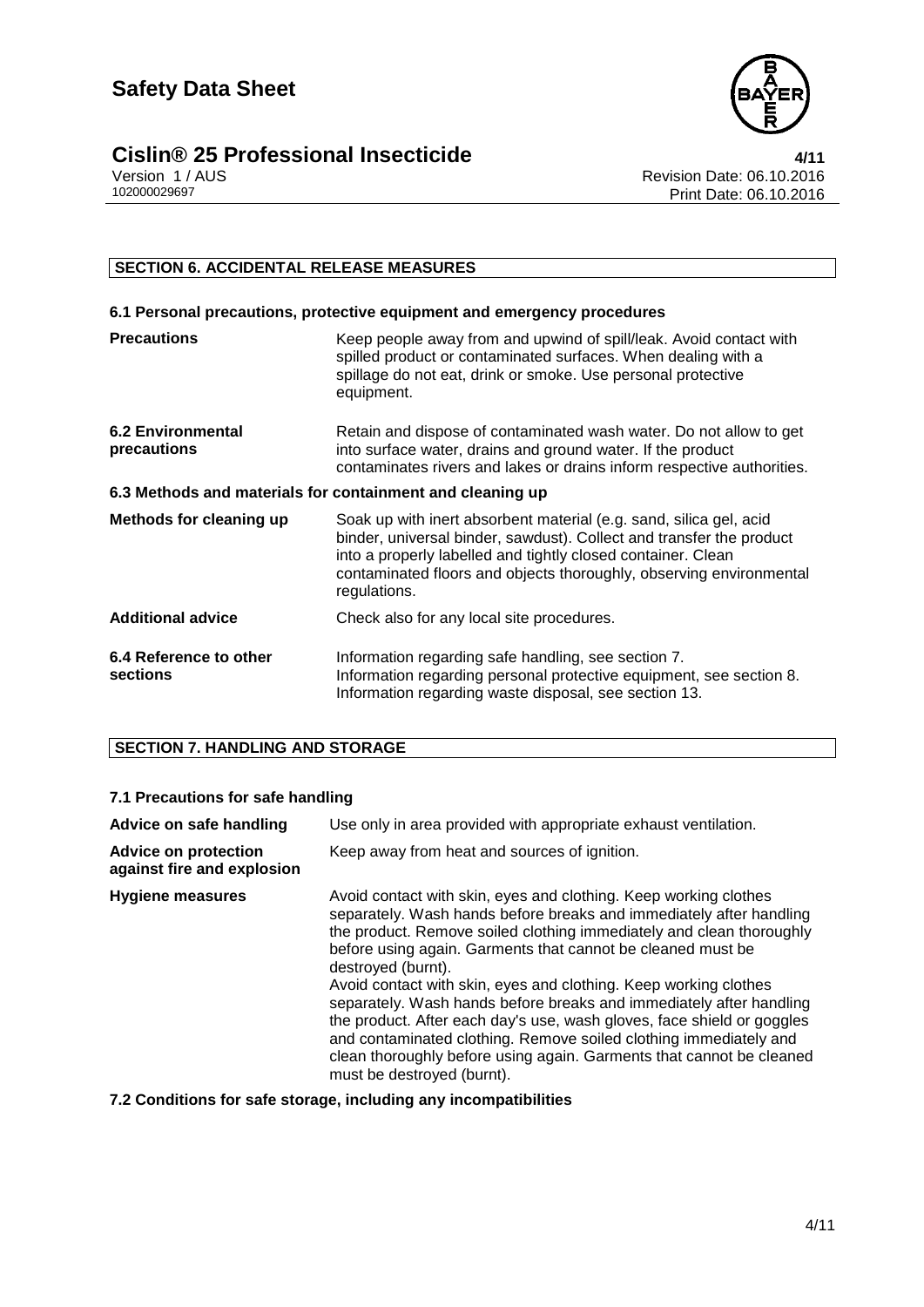# **Cislin® 25 Professional Insecticide**<br>Version 1/AUS<br>102000029697<br>Print Date: 06.10.2016



Revision Date: 06.10.2016 Print Date: 06.10.2016

| Requirements for storage<br>areas and containers | Keep containers tightly closed in a dry, cool and well-ventilated place.<br>Store in original container. Store in a place accessible by authorized<br>persons only. Keep away from direct sunlight. Protect from freezing.<br>Keep out of the reach of children. Store in a place accessible by<br>authorized persons only. Keep containers tightly closed in a dry, cool<br>and well-ventilated place. Store in original container. Protect from<br>freezing. |
|--------------------------------------------------|----------------------------------------------------------------------------------------------------------------------------------------------------------------------------------------------------------------------------------------------------------------------------------------------------------------------------------------------------------------------------------------------------------------------------------------------------------------|
| Advice on common storage                         | Keep away from food, drink and animal feedingstuffs.                                                                                                                                                                                                                                                                                                                                                                                                           |

# **SECTION 8. EXPOSURE CONTROLS / PERSONAL PROTECTION**

## **8.1 Control parameters**

| <b>Components</b> | CAS-No.    | <b>Control parameters</b> | <b>Update</b> | <b>Basis</b> |
|-------------------|------------|---------------------------|---------------|--------------|
| Deltamethrin      | 52918-63-5 | $0.02 \; mg/m3$<br>'TWA)  |               | OES BCS*     |

\*OES BCS: Internal Bayer CropScience "Occupational Exposure Standard"

# **8.2 Exposure controls**

| <b>Respiratory protection</b> | Respiratory protection is not required under anticipated<br>circumstances of exposure.<br>Respiratory protection should only be used to control residual risk of<br>short duration activities, when all reasonably practicable steps have<br>been taken to reduce exposure at source e.g. containment and/or<br>local extract ventilation. Always follow respirator manufacturer's<br>instructions regarding wearing and maintenance.                                                    |                                                                                                                                                                                                                                                                                                                                                                                                                                                                                                                                                                                                           |  |
|-------------------------------|------------------------------------------------------------------------------------------------------------------------------------------------------------------------------------------------------------------------------------------------------------------------------------------------------------------------------------------------------------------------------------------------------------------------------------------------------------------------------------------|-----------------------------------------------------------------------------------------------------------------------------------------------------------------------------------------------------------------------------------------------------------------------------------------------------------------------------------------------------------------------------------------------------------------------------------------------------------------------------------------------------------------------------------------------------------------------------------------------------------|--|
| <b>Hand protection</b>        | contact time.<br>drinking, smoking or using the toilet.<br>Material<br>Rate of permeability<br>Glove thickness<br>Protective index<br><b>Directive</b>                                                                                                                                                                                                                                                                                                                                   | Please observe the instructions regarding permeability and<br>breakthrough time which are provided by the supplier of the gloves.<br>Also take into consideration the specific local conditions under which<br>the product is used, such as the danger of cuts, abrasion, and the<br>Wash gloves when contaminated. Dispose of when contaminated<br>inside, when perforated or when contamination on the outside cannot<br>be removed. Wash hands frequently and always before eating,<br>Nitrile rubber<br>$>480$ min<br>$> 0.4$ mm<br>Class <sub>6</sub><br>Protective gloves complying with EN<br>374. |  |
| Eye protection                | Wear goggles (conforming to EN166, Field of Use $=$ 5 or equivalent).                                                                                                                                                                                                                                                                                                                                                                                                                    |                                                                                                                                                                                                                                                                                                                                                                                                                                                                                                                                                                                                           |  |
| Skin and body protection      | Wear standard coveralls and Category 3 Type 6 suit.<br>If there is a risk of significant exposure, consider a higher protective<br>type suit.<br>Wear two layers of clothing wherever possible. Polyester/cotton or<br>cotton overalls should be worn under chemical protection suit and<br>should be professionally laundered frequently.<br>If chemical protection suit is splashed, sprayed or significantly<br>contaminated, decontaminate as far as possible, then carefully<br>5/1 |                                                                                                                                                                                                                                                                                                                                                                                                                                                                                                                                                                                                           |  |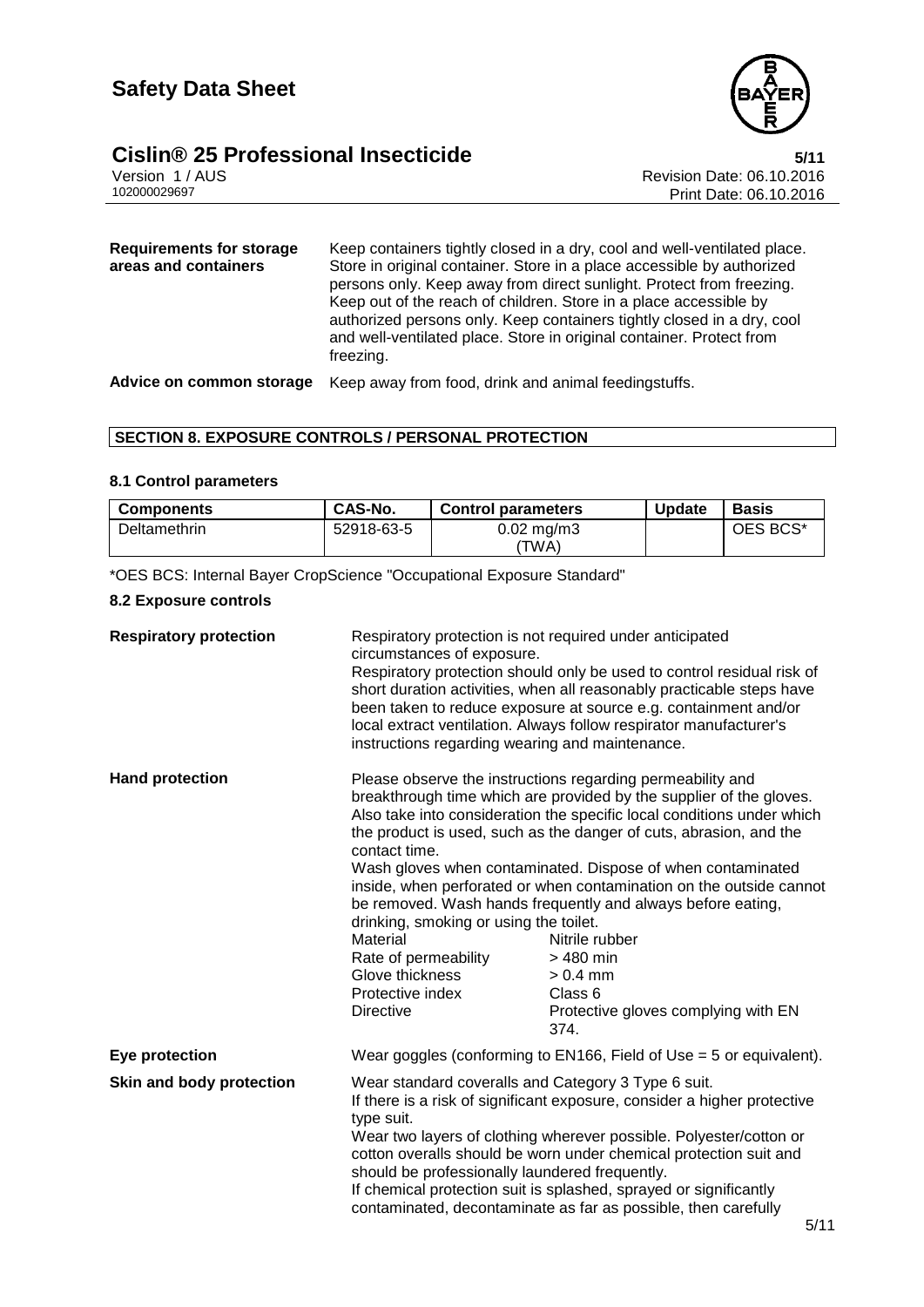

# **Cislin® 25 Professional Insecticide**<br>**Cislin® 25 Professional Insecticide 6/11** Pevision Date: 06.10.2016

Version 1 / AUS الكاتر المستخدم المستخدم المستخدم المستخدم المستخدم المستخدم المستخدم المستخدم المستخدم المستخ<br>Print Date: 06.10.2016 Print Date: 06.10.2016

|                                    | remove and dispose of as advised by manufacturer.                                                                                                   |
|------------------------------------|-----------------------------------------------------------------------------------------------------------------------------------------------------|
| <b>General protective measures</b> | In normal use and handling conditions please refer to the label<br>and/or leaflet. In all other cases the following recommendations<br>would apply. |
| <b>Engineering Controls</b>        |                                                                                                                                                     |
| Advice on safe handling            | Use only in area provided with appropriate exhaust ventilation.                                                                                     |

# **SECTION 9. PHYSICAL AND CHEMICAL PROPERTIES**

| 9.1 Information on basic physical and chemical properties |                                                              |
|-----------------------------------------------------------|--------------------------------------------------------------|
| <b>Form</b>                                               | suspension                                                   |
| <b>Colour</b>                                             | white                                                        |
| pH                                                        | 3.0 - 5.0 at 100 % (23 °C)                                   |
| <b>Density</b>                                            | ca. 1.02 $g/cm^3$ at 20 °C                                   |
| <b>Water solubility</b>                                   | miscible                                                     |
| <b>Partition coefficient: n-</b><br>octanol/water         | Deltamethrin: log Pow: 6.4 at 25 °C                          |
| Viscosity, dynamic                                        | 240 - 400 mPaxs at 20 °C Velocity gradient 20/s              |
| 9.2 Other information                                     | Further safety related physical-chemical data are not known. |

# **SECTION 10. STABILITY AND REACTIVITY**

| 10.1 Reactivity                                 |                                                                                         |
|-------------------------------------------------|-----------------------------------------------------------------------------------------|
| <b>Thermal decomposition</b>                    | Stable under normal conditions.                                                         |
| <b>10.2 Chemical stability</b>                  | Stable under recommended storage conditions.                                            |
| 10.3 Possibility of<br>hazardous reactions      | No hazardous reactions when stored and handled according to<br>prescribed instructions. |
| <b>10.4 Conditions to avoid</b>                 | Extremes of temperature and direct sunlight.                                            |
| 10.5 Incompatible materials                     | Store only in the original container.                                                   |
| <b>10.6 Hazardous</b><br>decomposition products | No decomposition products expected under normal conditions of use.                      |

# **SECTION 11. TOXICOLOGICAL INFORMATION**

# **11.1 Information on toxicological effects**

| <b>Acute oral toxicity</b>       | LD50 (Rat) $> 15,000$ mg/kg |
|----------------------------------|-----------------------------|
| <b>Acute inhalation toxicity</b> | $LC50$ (Rat) > 2.3 mg/l     |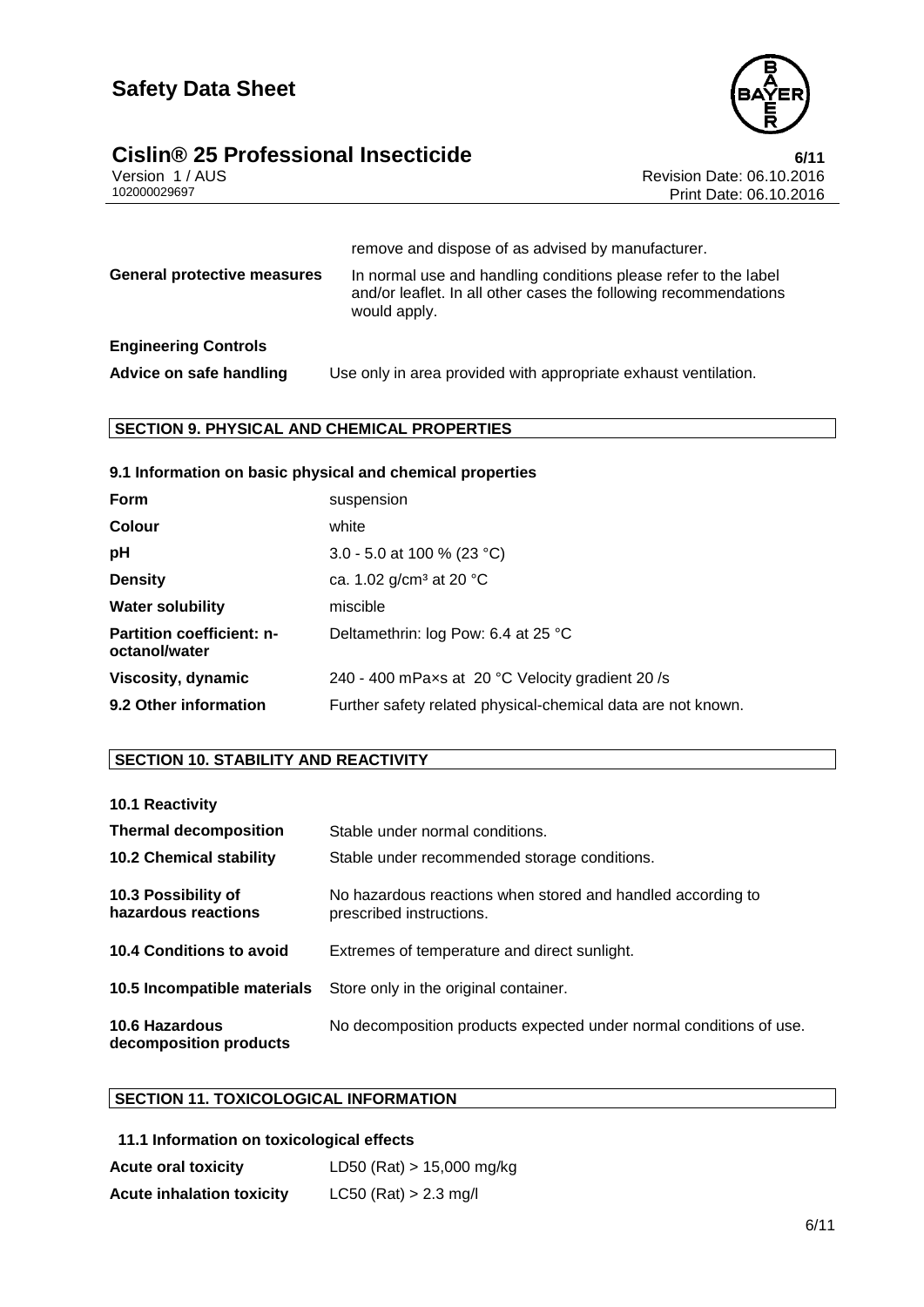# **Safety Data Sheet**

# **Cislin® 25 Professional Insecticide 7/11**



Version 1 / AUS<br>
102000029697<br>
Print Date: 06.10.2016 Print Date: 06.10.2016

|                              | Exposure time: 4 h            |
|------------------------------|-------------------------------|
| <b>Acute dermal toxicity</b> | LD50 (Rat) $> 10,000$ mg/kg   |
| <b>Skin irritation</b>       | No skin irritation (Rabbit)   |
| <b>Eye irritation</b>        | No eye irritation (Rabbit)    |
| <b>Sensitisation</b>         | Non-sensitizing. (Guinea pig) |

# **Assessment mutagenicity**

Deltamethrin was not mutagenic or genotoxic in a battery of in vitro and in vivo tests.

#### **Assessment carcinogenicity**

Deltamethrin was not carcinogenic in lifetime feeding studies in rats and mice.

#### **Assessment toxicity to reproduction**

Deltamethrin did not cause reproductive toxicity in a two-generation study in rats.

#### **Assessment developmental toxicity**

Deltamethrin caused developmental toxicity only at dose levels toxic to the dams. The developmental effects seen with Deltamethrin are related to maternal toxicity.

### **Assessment STOT Specific target organ toxicity – repeated exposure**

Deltamethrin caused neurobehavioral effects and/or neuropathological changes in animal studies. The toxic effects of Deltamethrin are related to transient hyperactivity typical for pyrethroid neurotoxicity.

## **Aspiration hazard**

Based on available data, the classification criteria are not met.

#### **Information on likely routes of exposure**

Inhalation not likely., May cause irritation of the mucous membranes. May cause sensitisation by skin contact. May cause slight irritation. May be harmful if swallowed.

**Early onset symptoms related to exposure** Refer to Section 4

**Delayed health effects from exposure** Refer to Section 11

**Exposure levels and health effects** Refer to Section 4

**Interactive effects** Not known

**When specific chemical data is not available** Not applicable

**Mixture of chemicals** Refer to Section 2.1

**Further information**

Cutaneous sensations may occur, such as burning or stinging on the face and mucosae. However,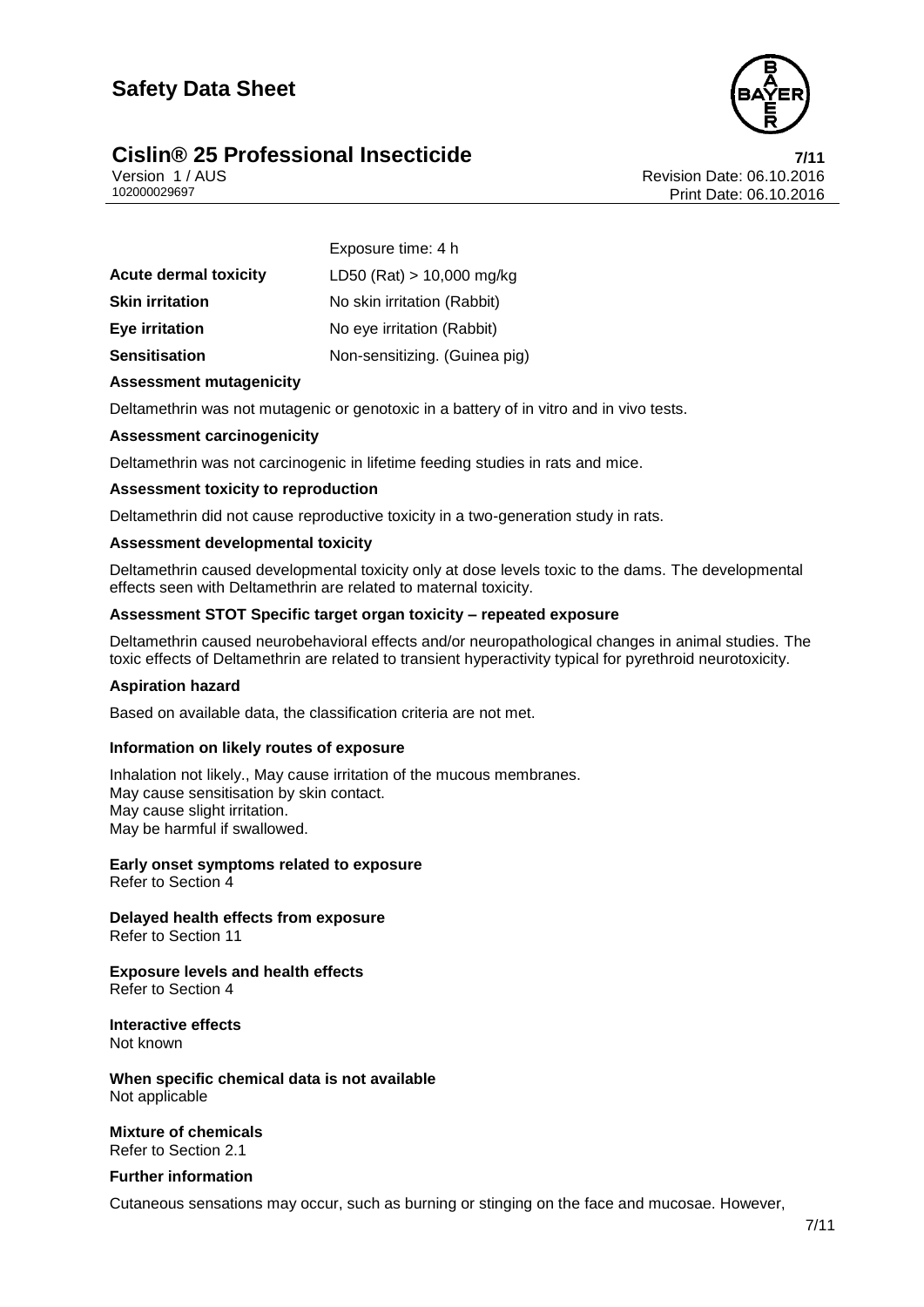

# **Cislin® 25 Professional Insecticide**<br>**8/11** Version 1/AUS **Revision Date: 06.10.2016**

these sensations cause no lesions and are of a transitory nature (max. 24 hours). The toxicological data refer to a similar formulation.

# **SECTION 12. ECOLOGICAL INFORMATION**

| <b>12.1 Toxicity</b>                        |                                                                                                                                                   |
|---------------------------------------------|---------------------------------------------------------------------------------------------------------------------------------------------------|
| <b>Toxicity to fish</b>                     | LC50 (Oncorhynchus mykiss (rainbow trout)) 0.15 µg/l<br>Exposure time: 96 h<br>The value mentioned relates to the active ingredient deltamethrin. |
| <b>Toxicity to aquatic</b><br>invertebrates | EC50 (Daphnia magna (Water flea)) 0.0131 µg/l<br>Exposure time: 48 h<br>The value mentioned relates to the active ingredient deltamethrin.        |
| <b>Toxicity to aquatic plants</b>           | $EC50$ (Algae) $> 9.1$ mg/l<br>Exposure time: 96 h<br>The value mentioned relates to the active ingredient deltamethrin.                          |
| 12.2 Persistence and degradability          |                                                                                                                                                   |
| <b>Biodegradability</b>                     | Deltamethrin:<br>Not rapidly biodegradable                                                                                                        |
| Koc                                         | Deltamethrin: Koc: 10240000                                                                                                                       |
| 12.3 Bioaccumulative potential              |                                                                                                                                                   |
| <b>Bioaccumulation</b>                      | Deltamethrin: Bioconcentration factor (BCF) 1,400<br>Does not bioaccumulate.                                                                      |
| 12.4 Mobility in soil                       |                                                                                                                                                   |
| <b>Mobility in soil</b>                     | Deltamethrin: Immobile in soil                                                                                                                    |
| 12.5 Other adverse effects                  |                                                                                                                                                   |
| <b>Additional ecological</b><br>information | No further ecological information is available.                                                                                                   |

# **SECTION 13. DISPOSAL CONSIDERATIONS**

Metal drums and plastic containers:

Triple or preferably pressure rinse containers before disposal. Add rinsings to spray tank. Do not dispose of undiluted chemicals on site. If recycling, replace cap and return clean containers to recycler or designated collection point. If not recycling, break, crush or puncture and bury empty containers in a local authority landfill. If no landfill is available, bury the containers below 500 mm in a disposal pit specifically marked and set up for this purpose clear of waterways, desirable vegetation and tree roots. Empty containers and product should not be burnt.

# **SECTION 14. TRANSPORT INFORMATION**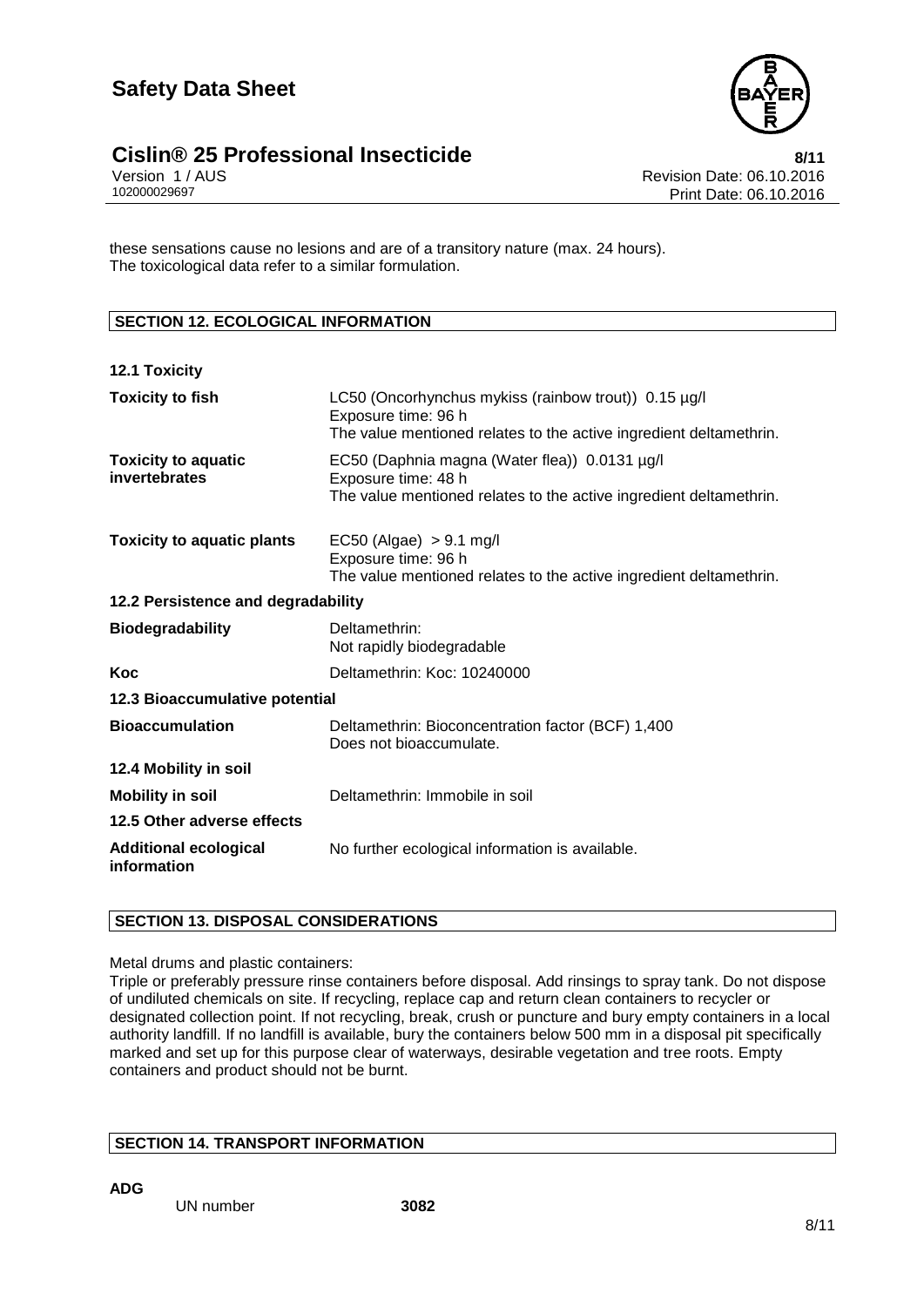

# **Cislin® 25 Professional Insecticide**<br>
Version 1/AUS<br>
Revision Date: 06.10.2016

Version 1 / AUS<br>102000029697<br>Print Date: 06.10.2016 Print Date: 06.10.2016

| Transport hazard class(es) | 9                                            |
|----------------------------|----------------------------------------------|
| <b>Subsidiary Risk</b>     | None                                         |
| Packaging group            |                                              |
| Description of the goods   | ENVIRONMENTALLY HAZARDOUS SUBSTANCE, LIQUID, |
|                            | N.O.S.                                       |
|                            | (DELTAMETHRIN SOLUTION)                      |
| Hazchem Code               | $\cdot 37$                                   |

According to AU01, Environmentally Hazardous Substances in packagings, IBC or any other receptacle not exceeding 500 kg or 500 L are not subject to the ADG Code.

### **IMDG**

|             | UN number                  | 3082                                                   |
|-------------|----------------------------|--------------------------------------------------------|
|             | Transport hazard class(es) | 9                                                      |
|             | <b>Subsidiary Risk</b>     | None                                                   |
|             | Packaging group            | Ш                                                      |
|             | Marine pollutant           | <b>YES</b>                                             |
|             | Description of the goods   | ENVIRONMENTALLY HAZARDOUS SUBSTANCE, LIQUID,<br>N.O.S. |
|             |                            | (DELTAMETHRIN SOLUTION)                                |
| <b>IATA</b> |                            |                                                        |
|             | UN number                  | 3082                                                   |
|             | Transport hazard class(es) | 9                                                      |
|             | <b>Subsidiary Risk</b>     | None                                                   |
|             | Packaging group            | Ш                                                      |
|             | Environm. Hazardous Mark   | <b>YES</b>                                             |
|             | Description of the goods   | ENVIRONMENTALLY HAZARDOUS SUBSTANCE, LIQUID,<br>N.O.S. |

(DELTAMETHRIN SOLUTION )

# **SECTION 15. REGULATORY INFORMATION**

Registered according to the Agricultural and Veterinary Chemicals Code Act 1994 Australian Pesticides and Veterinary Medicines Authority approval number: 62147

# **SUSMP classification (Poison Schedule)**

Schedule 5 (Standard for the Uniform Scheduling of Medicines and Poisons)

# **SECTION 16. OTHER INFORMATION**

**Trademark information** Cislin® is a registered trademark of the Bayer Group.

This SDS summarises our best knowledge of the health and safety hazard information of the product and how to safely handle and use the product in the workplace. Each user should read this SDS and consider the information in the context of how the product will be handled and used in the workplace including in conjunction with other products.

If clarification or further information is needed to ensure that an appropriate risk assessment can be made, the user should contact this company.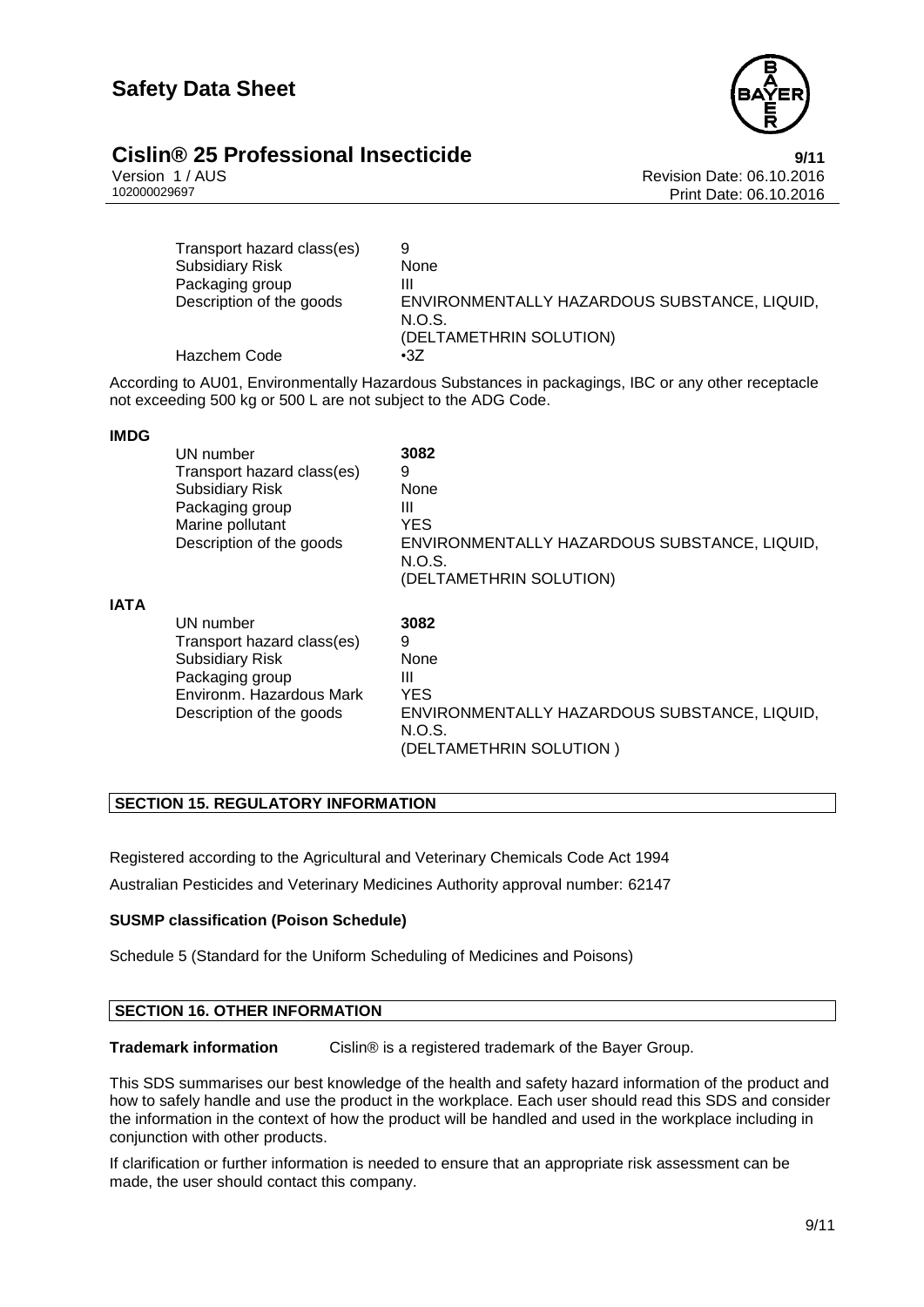

# 10/11 **Cislin® 25 Professional Insecticide**<br>10/11 Version 1/AUS<br>102000029697 **Print Date: 06.10.2016**

Revision Date: 06.10.2016 Print Date: 06.10.2016

Our responsibility for products sold is subject to our standard terms and conditions, a copy of which is sent to our customers and is also available on request.

# **Abbreviations and acronyms**

| <b>ADN</b>               | European Agreement concerning the International Carriage of Dangerous Goods by<br><b>Inland Waterways</b> |
|--------------------------|-----------------------------------------------------------------------------------------------------------|
| <b>ADR</b>               | European Agreement concerning the International Carriage of Dangerous Goods by<br>Road                    |
| <b>ATE</b>               | Acute toxicity estimate                                                                                   |
| AU OEL                   | Australia. OELs. (Adopted National Exposure Standards for Atmospheric                                     |
|                          | Contaminants in the Occupational Environment)                                                             |
| CAS-Nr.                  | <b>Chemical Abstracts Service number</b>                                                                  |
| <b>CEILING</b>           | Ceiling Limit Value                                                                                       |
| Conc.                    | Concentration                                                                                             |
| EC-No.                   | European community number                                                                                 |
| ECx                      | Effective concentration to x %                                                                            |
| <b>EINECS</b>            | European inventory of existing commercial substances                                                      |
| <b>ELINCS</b>            | European list of notified chemical substances                                                             |
| EN                       | European Standard                                                                                         |
| EU                       | European Union                                                                                            |
| <b>IATA</b>              | International Air Transport Association                                                                   |
| <b>IBC</b>               | International Code for the Construction and Equipment of Ships Carrying Dangerous                         |
|                          |                                                                                                           |
| ICx                      | Chemicals in Bulk (IBC Code)<br>Inhibition concentration to x %                                           |
| <b>IMDG</b>              |                                                                                                           |
|                          | <b>International Maritime Dangerous Goods</b>                                                             |
| <b>LCx</b><br><b>LDx</b> | Lethal concentration to x %<br>Lethal dose to x %                                                         |
|                          |                                                                                                           |
| LOEC/LOEL                | Lowest observed effect concentration/level                                                                |
| <b>MARPOL</b>            | MARPOL: International Convention for the prevention of marine pollution from ships                        |
| N.O.S.                   | Not otherwise specified                                                                                   |
| NOEC/NOEL                | No observed effect concentration/level                                                                    |
| OECD                     | Organization for Economic Co-operation and Development                                                    |
| OES BCS                  | OES BCS: Internal Bayer CropScience "Occupational Exposure Standard"                                      |
| <b>PEAK</b>              | PEAK: Exposure Standard - Peak means a maximum or peak airborne concentration                             |
|                          | of a particular substance determined over the shortest analytically practicable period of                 |
|                          | time which does not exceed 15 minutes.                                                                    |
| <b>RID</b>               | Regulations concerning the International Carriage of Dangerous Goods by Rail                              |
| <b>SK-SEN</b>            | Skin sensitiser                                                                                           |
| SKIN_DES                 | SKIN_DES: Skin notation: Absorption through the skin may be a significant source of                       |
|                          | exposure.                                                                                                 |
| <b>STEL</b>              | STEL: Exposure standard - short term exposure limit (STEL): A 15 minute TWA                               |
|                          | exposure which should not be exceeded at any time during a working day even if the                        |
|                          | eight-hour TWA average is within the TWA exposure standard. Exposures at the STEL                         |
|                          | should not be longer than 15 minutes and should not be repeated more than four times                      |
|                          | per day. There should be at least 60 minutes between successive exposures at the<br>STEL.                 |
| <b>TWA</b>               | TWA: Exposure standard - time-weighted average (TWA): The average airborne                                |
|                          | concentration of a particular substance when calculated over a normal eight-hour                          |
|                          | working day, for a five-day working week.                                                                 |
| TWA                      | Time weighted average                                                                                     |
| UN                       | <b>United Nations</b>                                                                                     |
| <b>WHO</b>               | World health organisation                                                                                 |